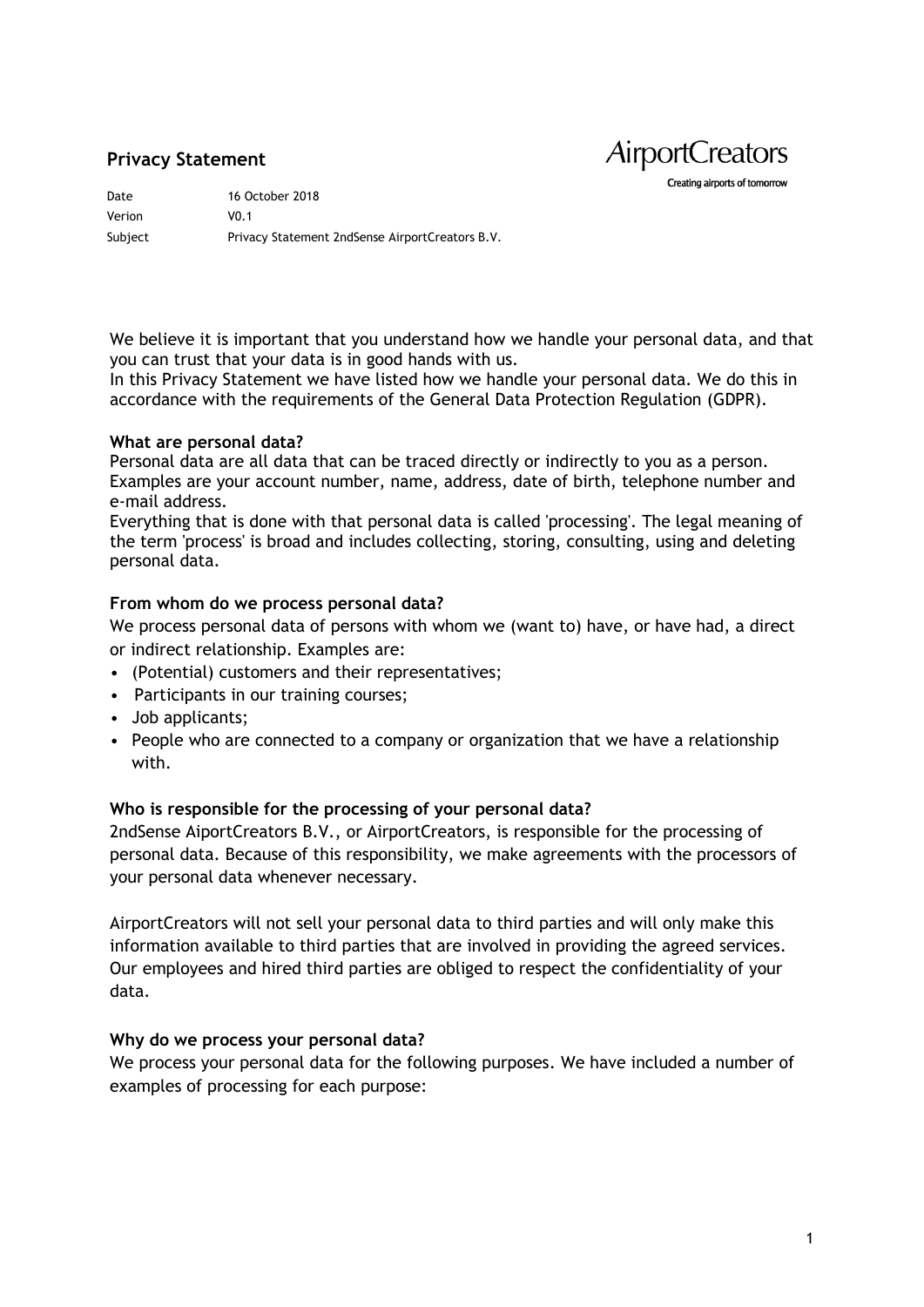### *To enter into and maintain a relationship with you*

If you want to become a client with us, we need some of your personal data such that we can provide the delivery of or contact about services and products, as we have agreed in business terms.

### *To be able to comply with legal obligations*

We process personal data when AirportCreators is legally obliged to do so. For example, when doing the administration, we have a legal obligation to be able to submit some data to, for example, the Tax Office. The Tax Authorities may request all information necessary for the determination of the tax to be levied with us. Supervisors such as the Dutch Data Protection Authority (AP) can also request data.

#### *To be able to carry out marketing activities*

In order to keep you up-to-date on developments within AirportCreators, we process personal data for marketing activities. We can inform you, among other things, by post, telephone or e-mail about our products and services. We also periodically send newsletters by e-mail and inform you about our events, campaigns and promotions. We do this with your explicit permission. You can always change or withdraw this permission.

### **How long do we keep your data?**

AirportCreators stores your personal data for as long as you communicate with us, subscribe to a newsletter or receive services. The storage takes as long as is necessary to deliver our services and to comply with the legal obligation to retain it. If you decide to stop using our services, we will automatically delete your personal data in accordance with legal terms. However, a copy of this data is temporarily stored in backups.

#### **With whom do we share your data?**

We share your personal details with other companies in certain cases. Of course we do not do this without a good reason. We can share your personal data with:

- Administration office: purchase and sales invoices in connection with the VAT return;
- Bookkeeper and administrator CRM program;
- Suppliers of ICT facilities: they provide the necessary software, information management and support in the field of ICT.

We only use contractors who take appropriate security measures to protect your personal data. AirportCreators enters into processing agreements in cases where a company is a data processor on behalf of AirportCreators. This states, among other things, that they do not use your personal data for their own marketing activities. As indicated under 'What do we process your personal data for?' We sometimes share information with the tax authorities or supervisors.

#### **How do we guarantee your privacy?**

We highly value your privacy. We have set up our processes to meet the requirements set by the GDPR. All our employees have also conformed to this Privacy Statement. And we ensure that only employees who do this because of their function have to process your personal data.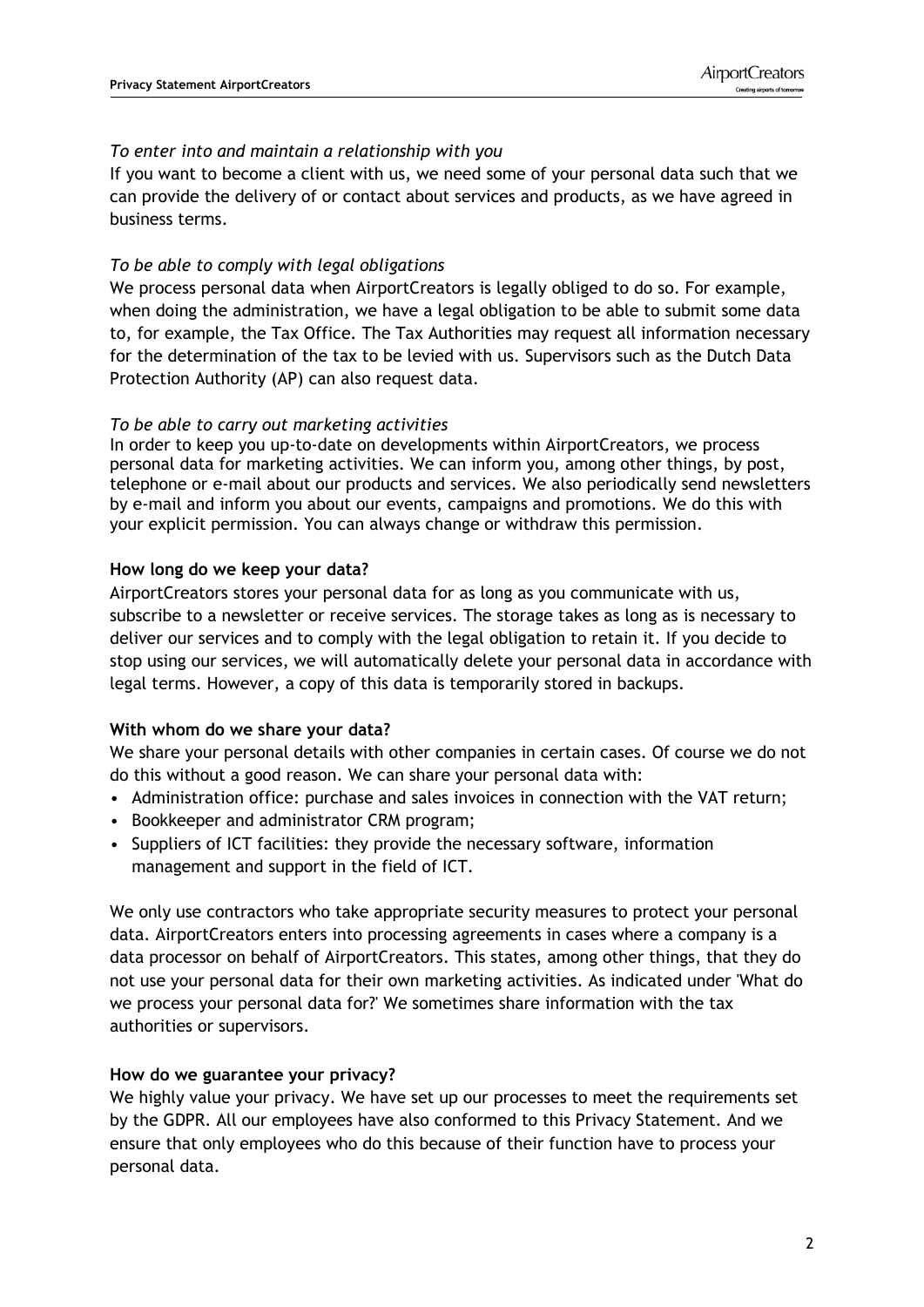### **Social media**

Our websites contain buttons which link to social media, such as LinkedIn, Facebook or Twitter. This Privacy Statement does not apply to these social media. The use of social media is your own responsibility.

We advise you to read the privacy rules of the social media carefully so that you know what happens to your data. Many social media providers are located outside the European Union and store your personal data outside the European Union. This means that your personal data may not be protected at the same level as within the European Union. If we have a page on one of the social media, such as Facebook or LinkedIn, then this Privacy Statement applies to the content of such a page.

# **External Links**

Our website contains links to other external websites. This Privacy Statement does not apply to those websites. We try to keep the external links up-to-date and to refer to the right websites.

We are not responsible for the content of those websites and the way in which your personal data is handled. We always advise you to read how these other websites deal with your personal data.

## **Cookies**

Cookies are small text files that are automatically placed on your computer, tablet or mobile phone when you visit our website. We can not always identify you directly on the basis of cookies.

Permission is required for some cookies. We therefore ask you by means of a pop-up window, at least on a first visit to our website. You can also withdraw your consent via the website. In addition, you can remove cookies from your browser or adjust your browser settings to your personal preferences.

## **What rights do you have?**

You can ask us which personal data we process from you. This right is laid down in the General Data Protection Regulation (GDPR/AVG). You can of course also view this data. You will receive an overview of your personal data within four weeks. You can also ask us to modify incorrect data or to supplement your data. If you think that personal data must be removed, or only allowed to be processed to a limited extent, you can let us know. The contact details can be found at the bottom of this Privacy Statement.

## **Modification of the privacy statement**

We can adjust this Privacy Statement. We do this, for example, if the law or our policy changes. We therefore recommend that you review the Privacy Statement regularly when you visit our website. You will find a link to the most current version of our Privacy Statement in the footer of our website.